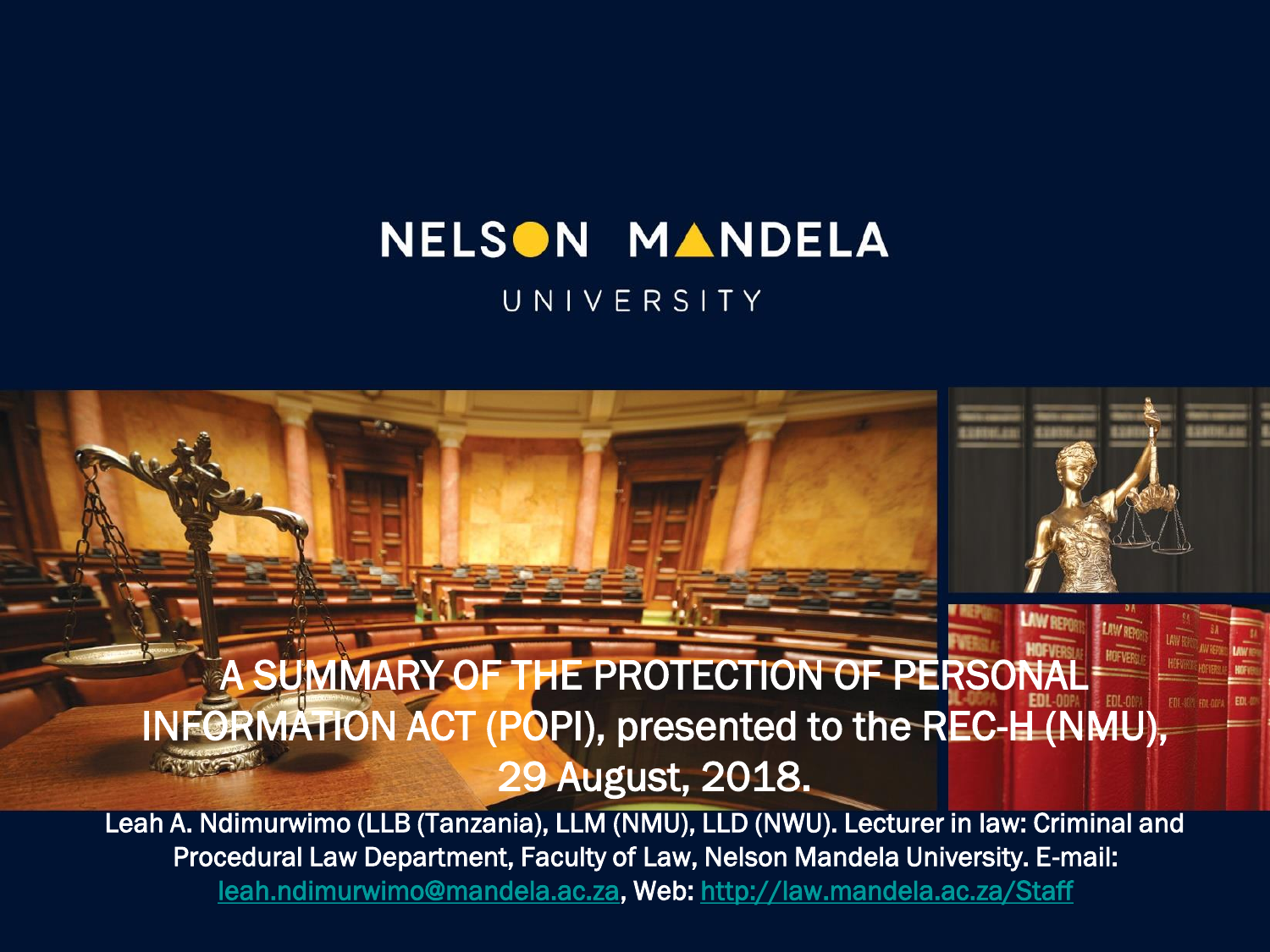## **INTRODUCTION**

- Section 14 of the Constitution provides that everyone has a right to privacy.
- Privacy includes the right to protection against collection, retention and the dissemination and use of personal information.
- The Protection of Personal Information Act ( POPI Act) Act No 4 of 2013 seeks to promote the protection of personal information. i.e.
- **what is done** to someone's personal information,
- **how** someone's personal information is processed or shared,
- **who** receives such information or with whom is shared,
- **what** type of personal information is processed or shared, and
- **why** such personal information is processed or shared.

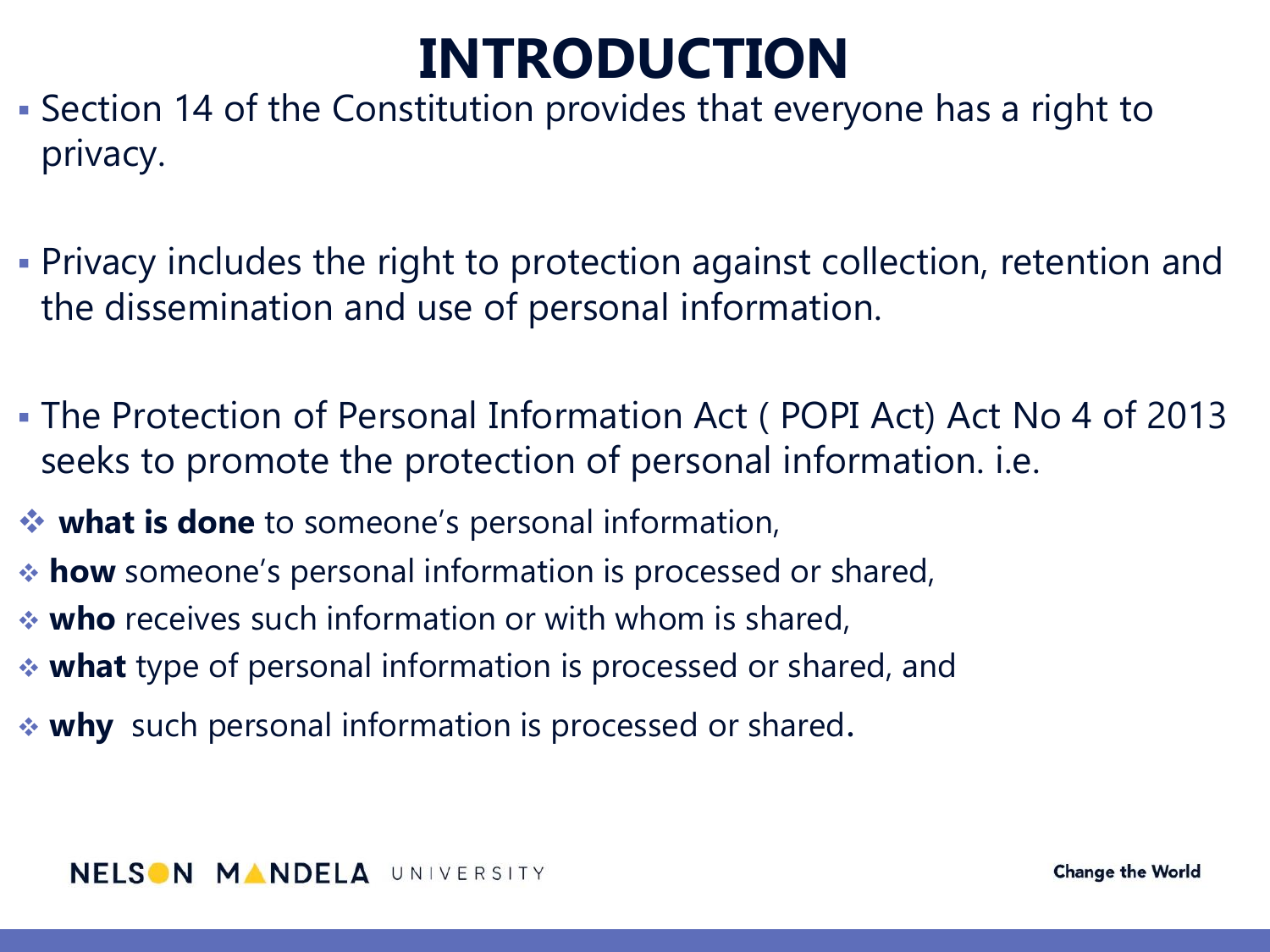## **SELECTED DEFINITIONS**

- **Biometrics**
- **Child**
- **Competent person**
- **Consent**
- **Data subject**
- **De-identify**
- **Electronic communication**
- **Filing system**
- **Operator**
- **Person**
- **Personal information**
- **Processing**
- **Record**
- **Regulator**
- **Responsible party**
- **Restriction**
- **Special personal information**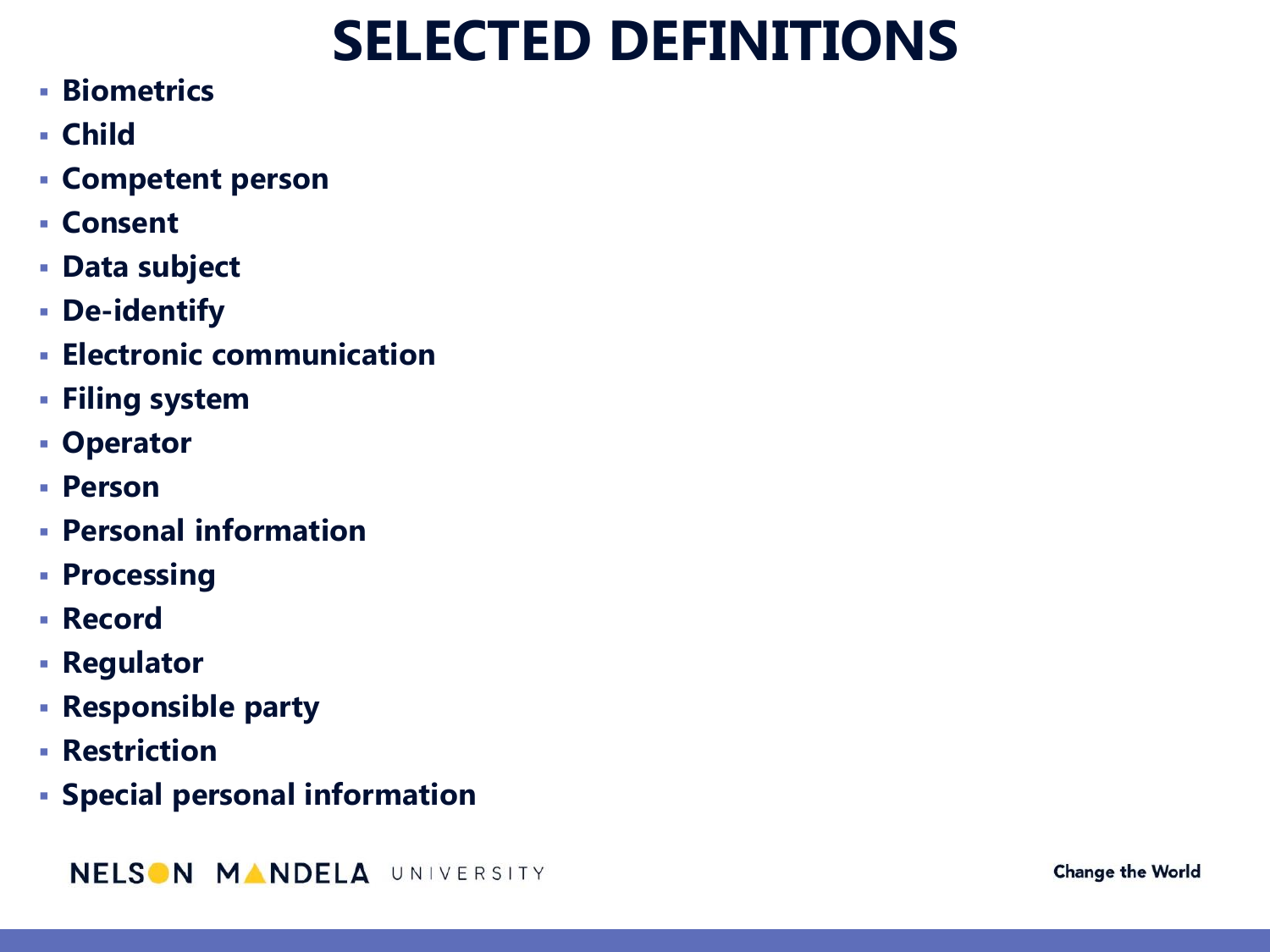## **PROTECTION OF PERSONAL INFORMATION**

- Personal information is becoming more accessible and easier to manipulate, duplicate, delete and abuse across multiple platforms.
- The University for example, as a juristic person must ensure that it protects the personal information entrusted to it in course of discharging its duties, such as, giving permission to conduct research and employment relations.
- Intentional or reckless acts or conducts in handling information entrusted to the university may not only lead to face regulatory sanctions, but also run the risk of damaging the university's business relationships and more importantly, criminally be held liable or face civil action for damages.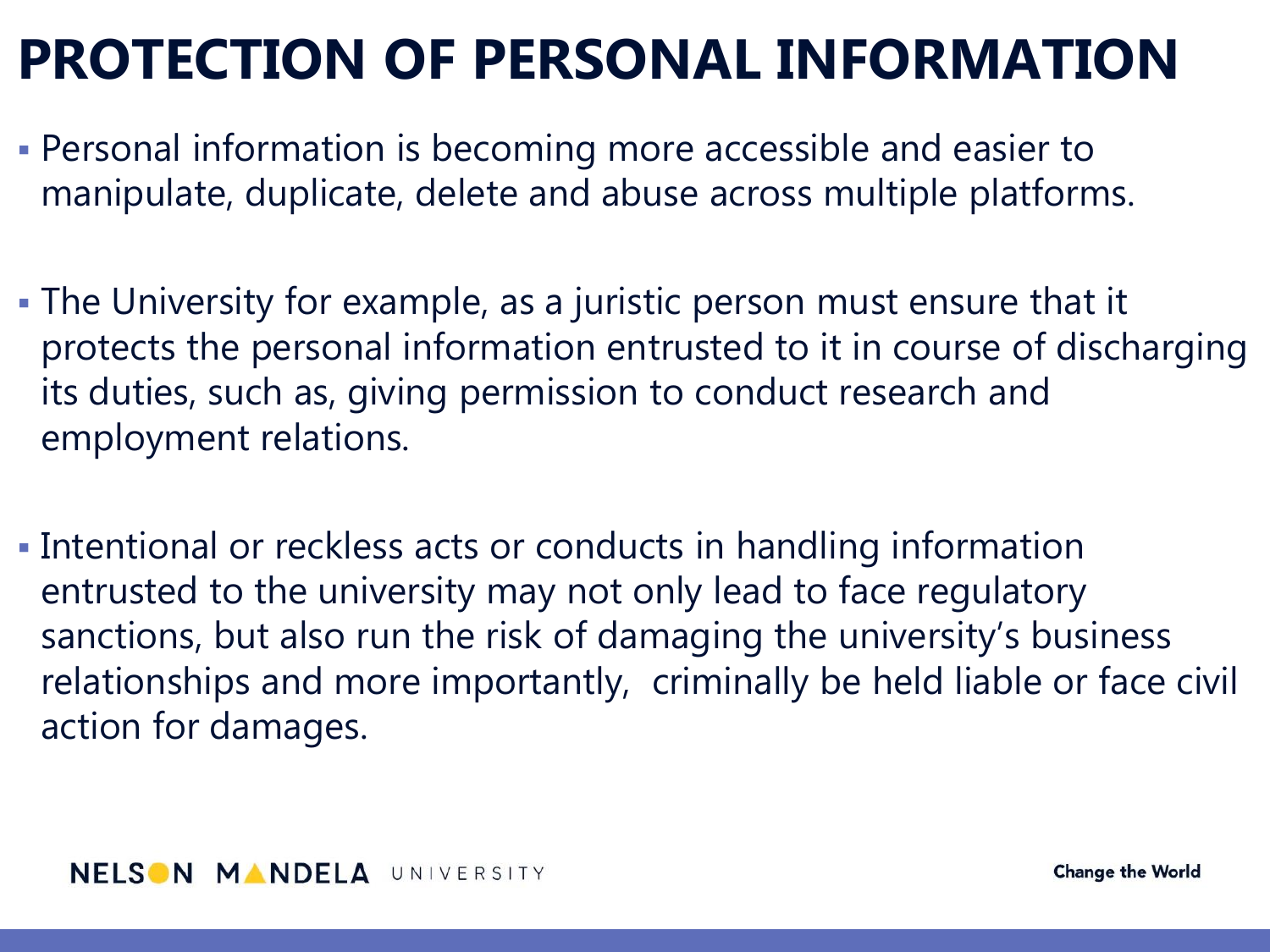#### **CONDITIONS LAWFUL PROCESSING OF PERSONAL INFORMATION**

- **Accountability** Responsible parties (the person, company or entity that decides on what to do with personal information) must decide how to process such information i.e. why, when and how the processing of personal information will be done.
- **Processing limitation** -Personal information must be processed lawfully and in a reasonable manner i.e. it does not infringe the privacy of the data subject. i.e. the data subject must give consent to the information processing. Responsible party **bears the onus of proof for the consent** and a data subject may withdraw such consent at any time.
- **Purpose specification -** Personal information must be collected for a specific, explicitly defined and lawful purpose related to a function.
- **Further processing limitation**  if the information is shared with third parties, it has to be done as a continuation of the original purpose only. NELSON MANDELA UNIVERSITY **Change the World**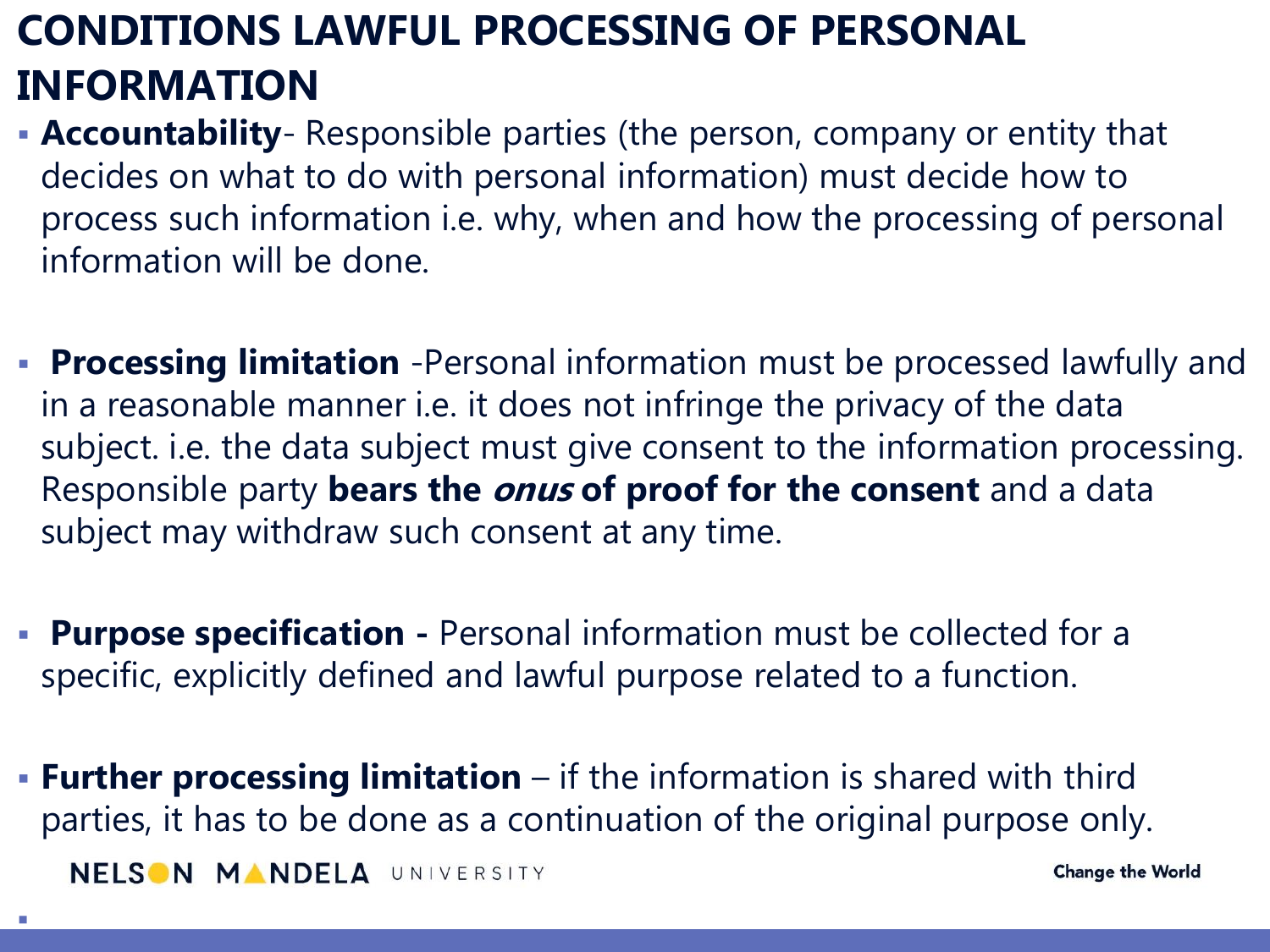### **LAWFUL PROCESSING cont…**

- **Information quality -** The responsible party must take reasonable and practicable steps to ensure that personal information is complete, accurate, not misleading and updated where necessary.
- **Openness -** A responsible party must bring to the attention of the data subject, that by him/her being a participant his/her information is being collected.
- **Security safeguards -** The responsible party is responsible to secure the integrity and confidentiality of personal information which is in his/her possession or under his/her control.
- **Data subject participation -** A data subject has the right to request a responsible party to confirm, free of charge, whether or not the responsible party holds personal information about the data subject. Data subjects may also request that personal information be corrected.<br>NELSON MANDELA UNIVERSITY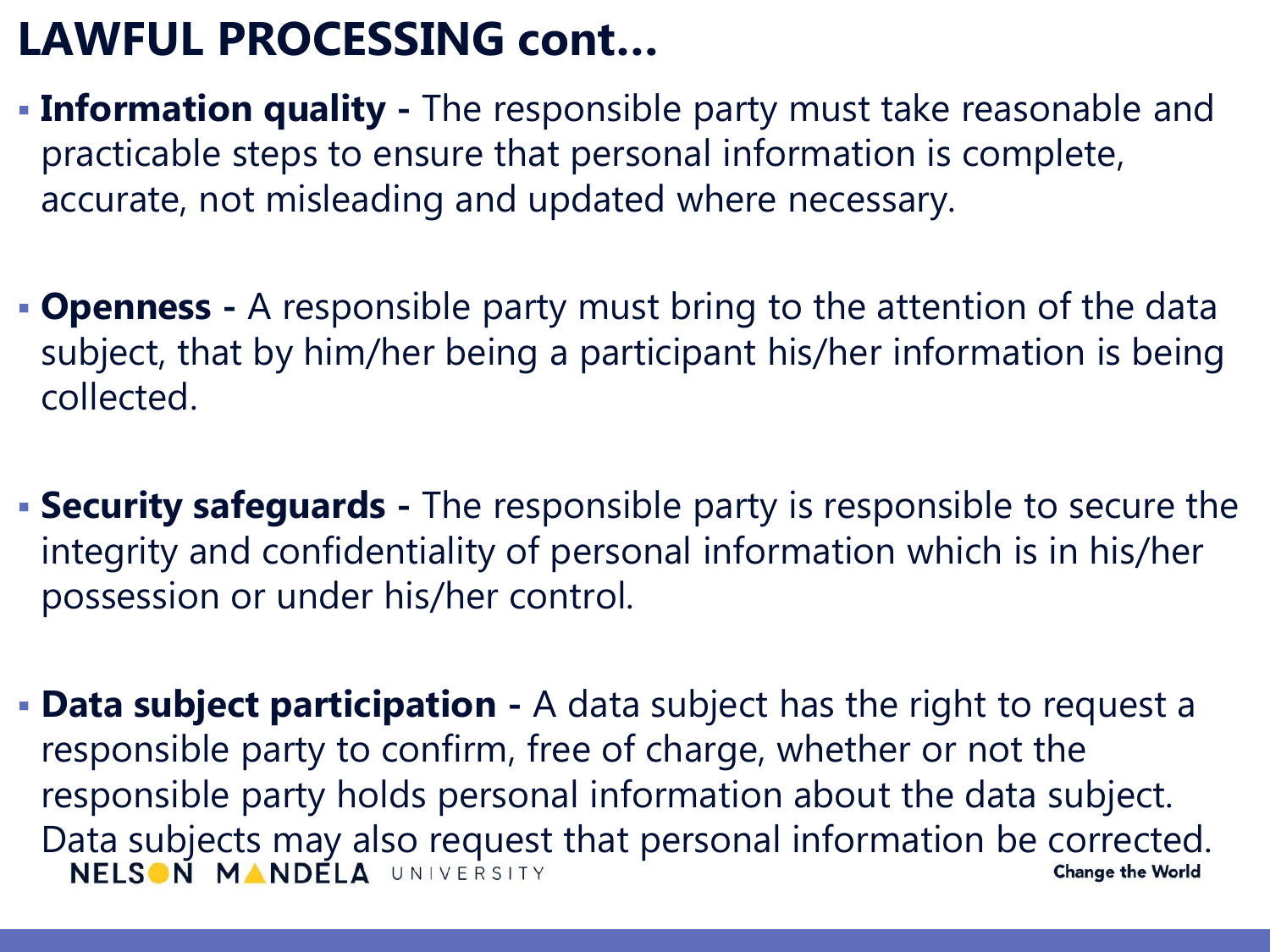### **THE RIGHTS OF THE DATA SUBJECT**

- The following are rights which the data subject has:
- Right to have personal information processed in accordance with the conditions discussed.
- Right to be notified on why personal information is collected.
- Right to object to the processing of personal information.
- Right to institute civil proceedings regarding the alleged interference with the protection of his/ her personal information.
- Right to submit a complaint to the Information Regulator regarding the alleged interference with the protection of the personal information of any data subject. NELSON MANDELA UNIVERSITY **Change the World**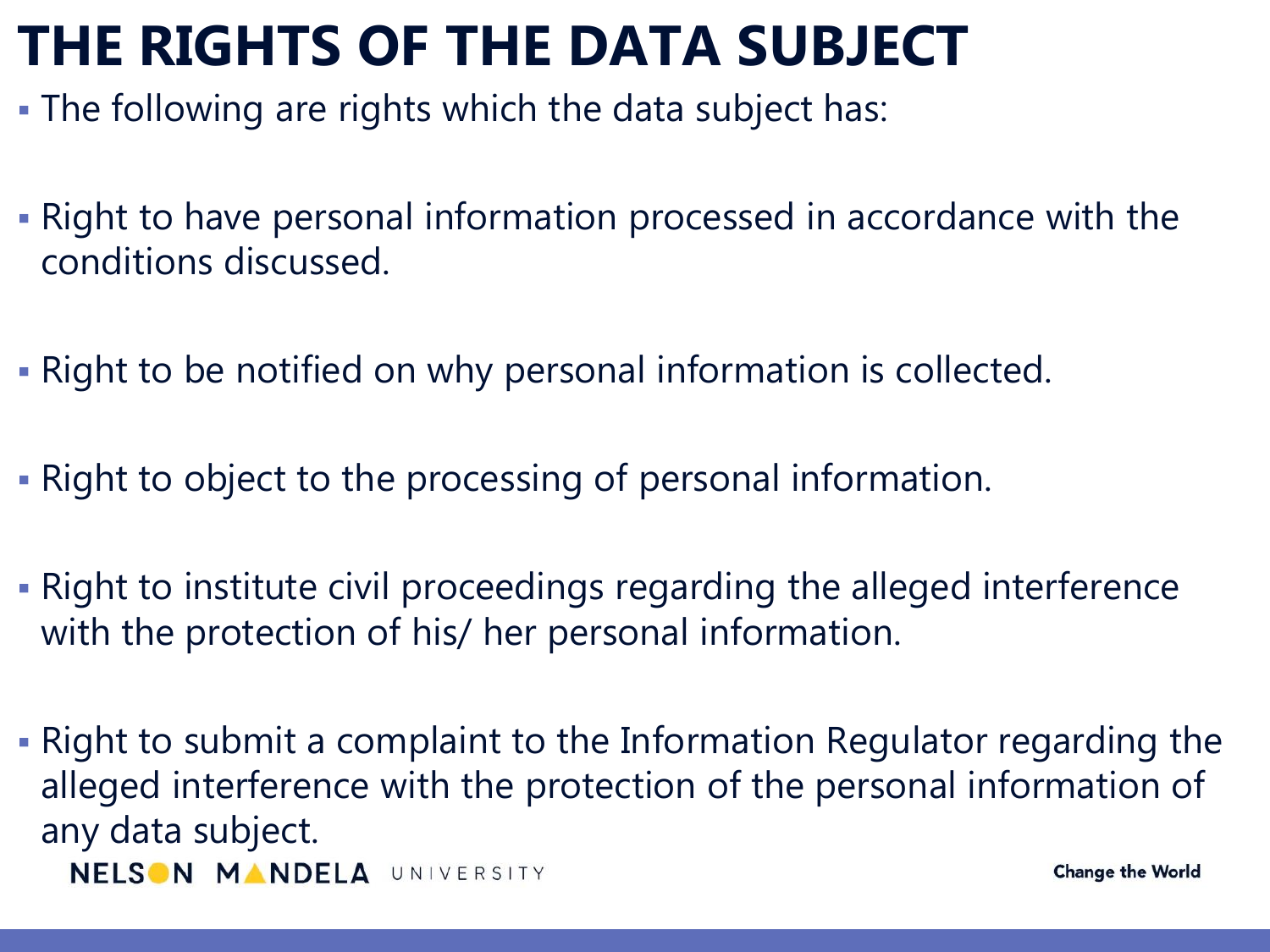#### **EXAMPLES ILLEGAL INFORMATION PROCESSING**

 The POPI Act prohibits illegal processing of personal information of the data subjects.

#### **Examples:**

- taking a photograph with your mobile device or any other device of a patient's wound (or any body part, for that matter) without his/her explicit consent;
- taking a photograph of the patient's hospital label and storing it on a mobile device or any other device, without formally safeguarding access to this information
- storing patient information on any data-storage device/cloud/ data bank, without restricted access;
- accessing patient information (e.g. blood results, radiography or medical notes) on a public computer and leaving it open);
- storing (on paper or in electronic files) patient's information without any anticipated legal research, or administrative value, for longer than 5 years.

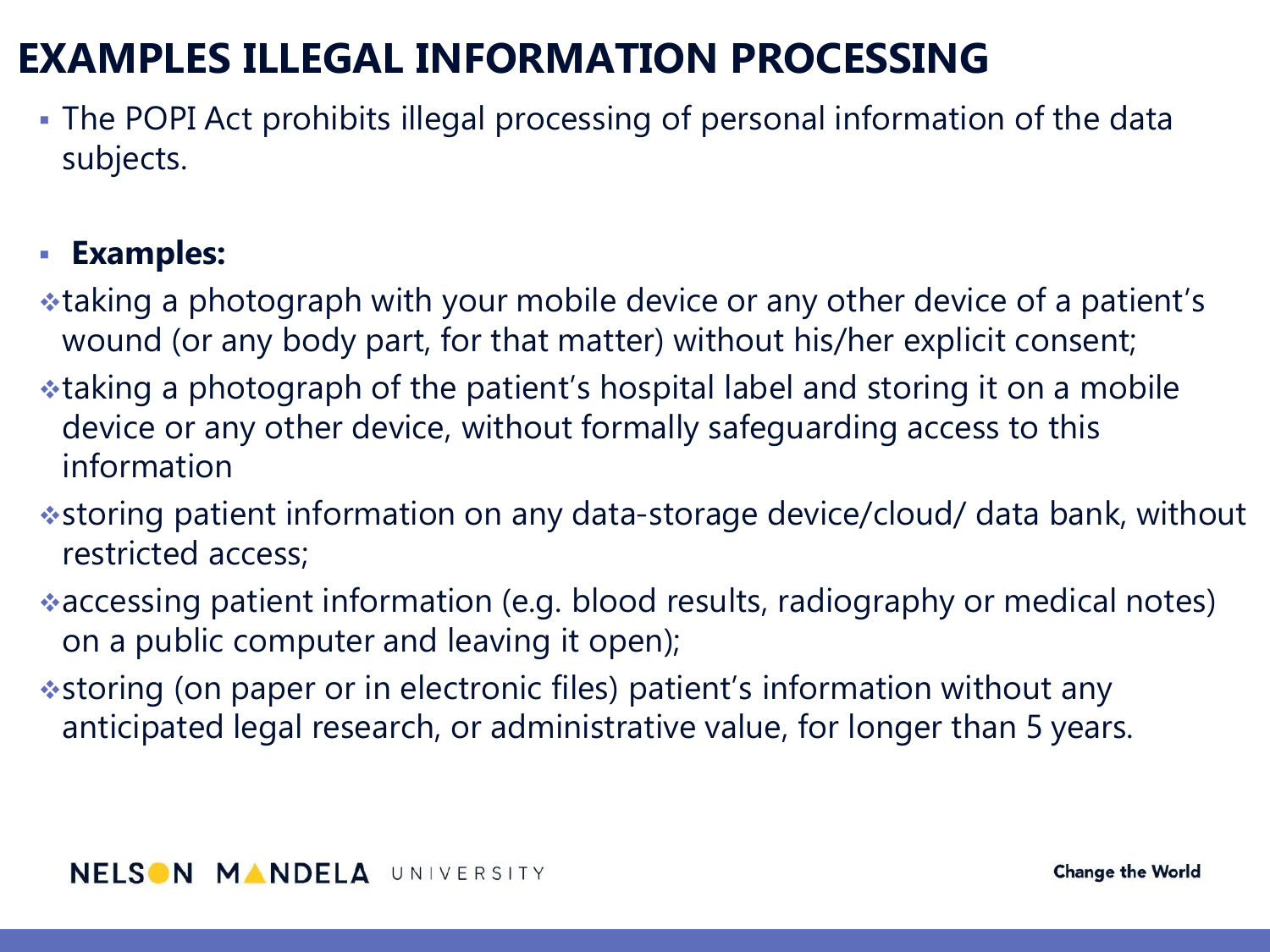#### **PROCESSING OF SPECIAL PERSONAL INFORMATION**

- Part B of Chapter 3 of the POPI Act deals with processing of special personal information. Section 26 prohibits the processing of special personal information.
- A responsible party may, subject to section 27 not process personal information concerning the religious or philosophical beliefs, race or ethnic origin, trade union membership, political persuasion, health or sex life or biometric information of a data subject.
- A responsible party is not allowed to process personal information relating to the criminal behaviour of a data subject to the extent that such information relates to the alleged commission by a data subject of any offence; or any proceedings in respect of any offence allegedly committed by a data subject or the disposal of such proceedings.
- However, section 27 (2) allows the Regulator, upon an application by a responsible party and by notice in the **government Gazette**, to authorise a responsible party to process special personal information if such processing is in the public interest and appropriate safeguards have been put in place to protect the personal information of the data subject.<br>NELSON MANDELA UNIVERSITY **Change the World**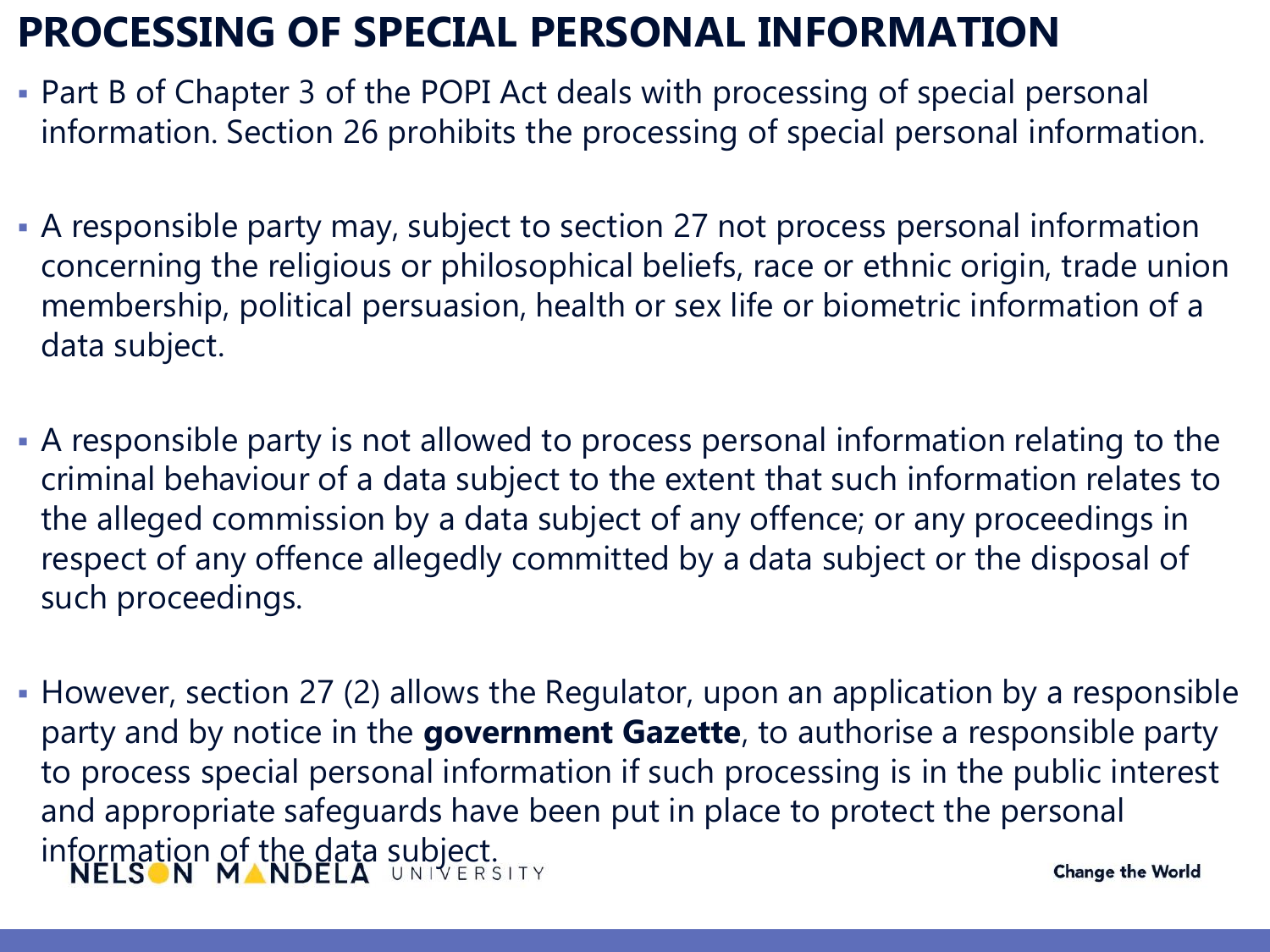### **ENFORCEMENT**

- Chapter 10 of the POPI Act deals with the enforcement mechanisms.
- Chapter 11 goes on to create offences, penalties and administrative fines which can imposed for con-compliance.
- Section 101 specifically provides for a breach of confidentiality and states that any person in contravention of the POPI Act is guilty of an offence. Any person convicted of such an offence will be liable to a fine or to imprisonment not less than 10 years (section 107).
- Unlawful acts by third parties in connection with account number are punishable (section 106).

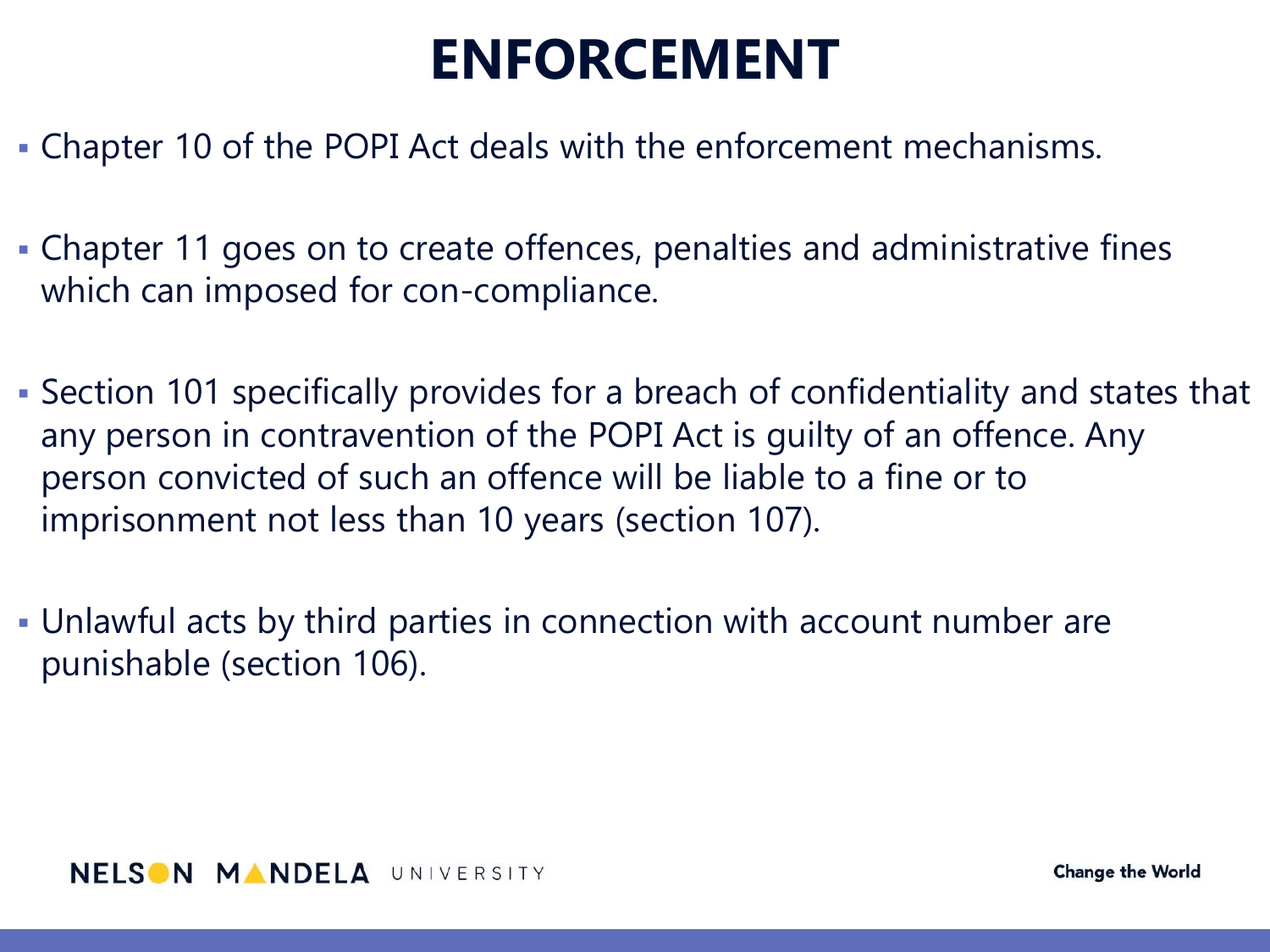### **CONCLUSION**

- The new POPI Act is imminent.
- Given the intention of the POPI Act, it is recommended that :
- Always inform the data subjects when acquiring their personal information and be reduced into writing if the consent agreement was done verbally.
- Written consent is necessary when information is disclosed or published.
- Have a comprehensive discussion on the first day of consultation with the data subjects before collecting data for any intended research activity.
- Reduce such discussions into writing . This will not only properly inform the data subject , but also safeguard the integrity of the research activities to be carried out, REC-H and the university.

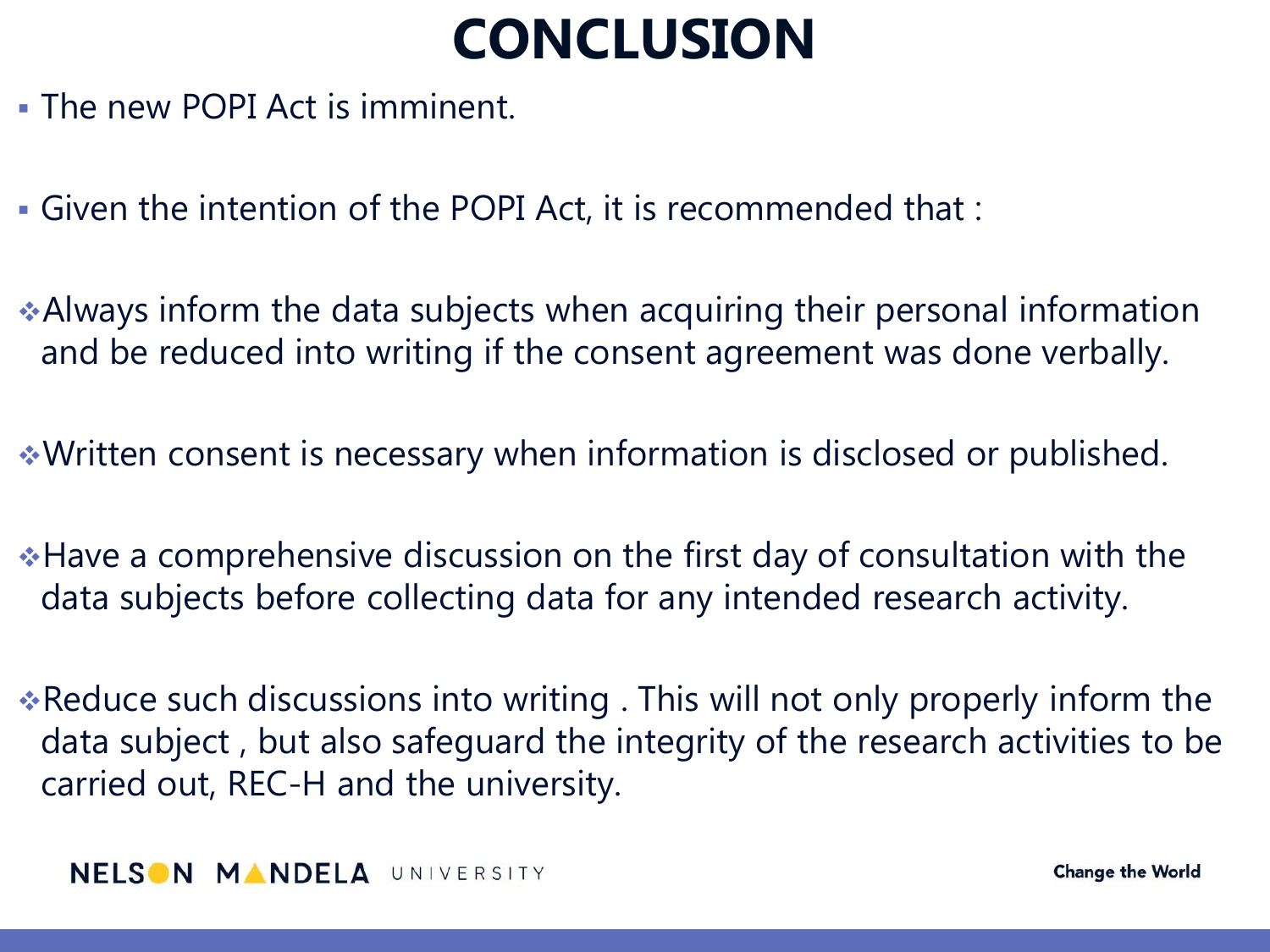# **REFERENCES**

- The Constitution of Republic of South Africa , 1996.
- **Promotion of Access to Information Act, 2000.**
- The Protection of Personal Information Act. 2013.
- Buys, M "Protecting personal information: Implications of the Protection of Personal Information (POPI) Act for healthcare professionals" SAMJ 2017 107 (11) 954-956.
- Myers, C "The Imminent Protection of Personal Information Act" TFM Magazine 2017 12 26-27.

**NELSON MANDELA UNIVERSITY**